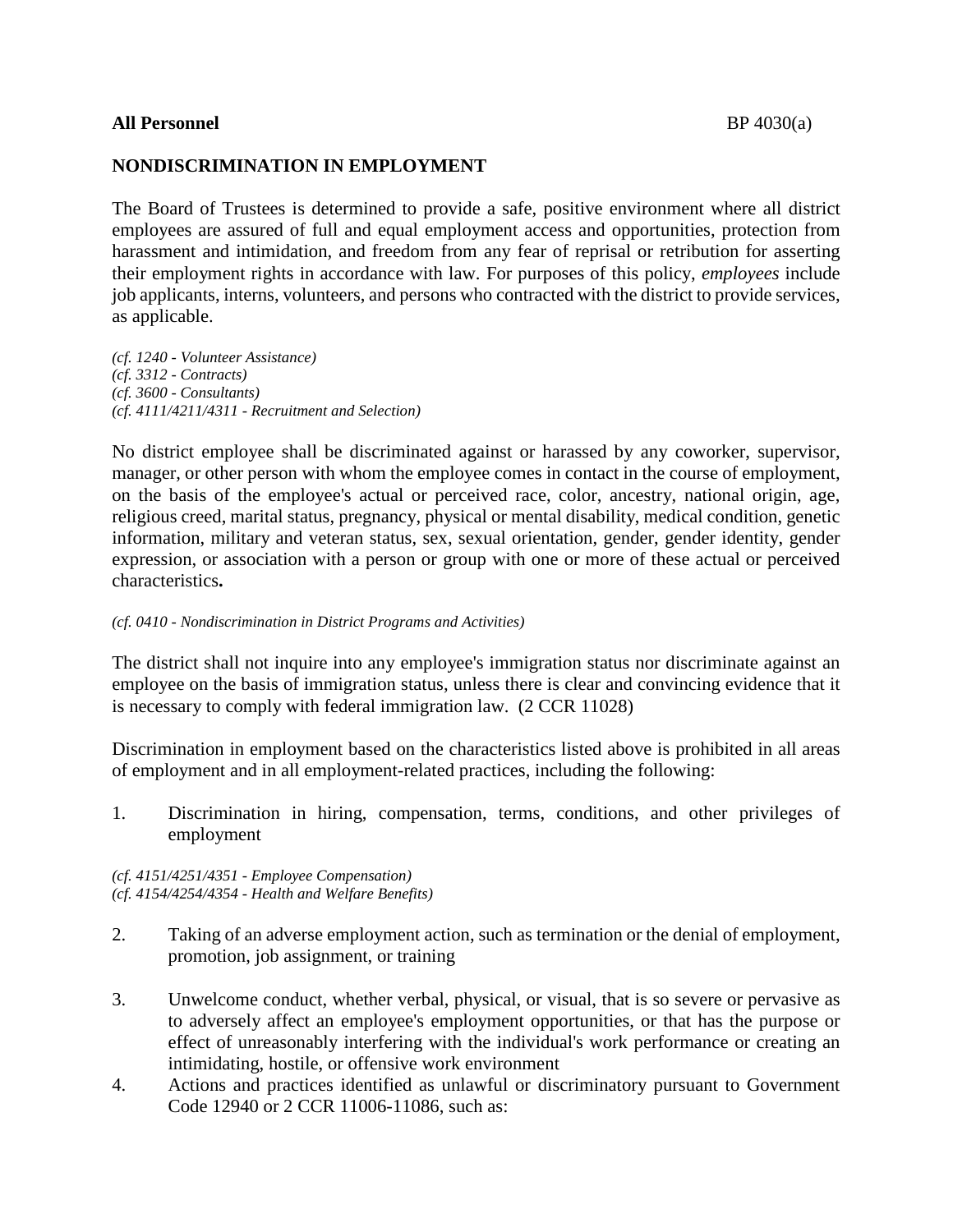a. Sex discrimination based on an employee's pregnancy, childbirth, breastfeeding, or any related medical condition or on an employee's gender, gender expression, or gender identity, including transgender status

*(cf. 4033 - Lactation Accommodation) (cf. 4119.11/4219.11/4319.11 - Sexual Harassment)*

> b. Religious creed discrimination based on an employee's religious belief or observance, including religious dress or grooming practices, or based on the district's failure or refusal to use reasonable means to accommodate an employee's religious belief, observance, or practice which conflicts with an employment requirement

#### *(cf. 4119.22/4219.22/4319.22 - Dress and Grooming)*

c. Requirement for a medical or psychological examination of a job applicant, or an inquiry into whether a job applicant has a mental or physical disability or a medical condition or as to the severity of any such disability or condition, without the showing of a job-related need or business necessity

#### *(cf. 4119.41/4219.41/4319.41 - Employees with Infectious Disease)*

d. Failure to make reasonable accommodation for the known physical or mental disability of an employee, or to engage in a timely, good faith, interactive process with an employee who has requested such accommodations in order to determine the effective reasonable accommodations, if any, to be provided to the employee

#### *(cf. 4032 - Reasonable Accommodation)*

The Board also prohibits retaliation against any district employee who opposes any discriminatory employment practice by the district or its employees, agents, or representatives or who complains, testifies, assists, or in any way participates in the district's complaint process pursuant to this policy. No employee who requests an accommodation for any protected characteristic listed in this policy shall be subjected to any punishment or sanction, regardless of whether the request was granted. (Government Code 12940; 2 CCR 11028)

No employee shall, in exchange for a raise or bonus or as a condition of employment or continued employment, be required to sign any document that releases the employee's right to file a claim against the district or to disclose information about harassment or other unlawful employment practices. (Government Code 12964.5)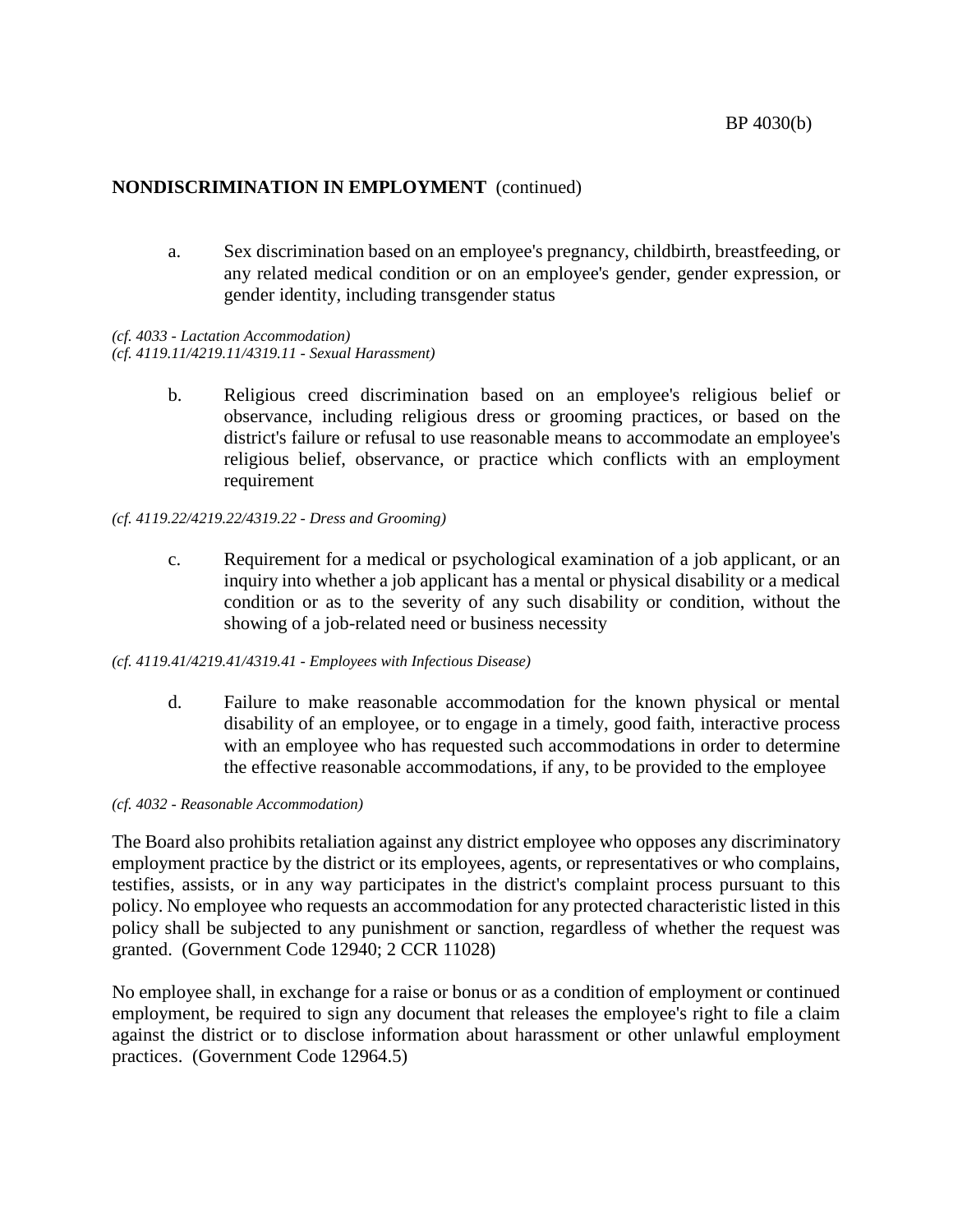Complaints concerning employment discrimination, harassment, or retaliation shall immediately be investigated in accordance with procedures specified in the accompanying administrative regulation.

Any supervisory or management employee who observes or has knowledge of an incident of prohibited discrimination or harassment, including harassment of an employee by a nonemployee, shall report the incident to the Superintendent or designated district coordinator as soon as practical after the incident. All other employees are encouraged to report such incidents to their supervisor immediately. The district shall protect any employee who reports such incidents from retaliation.

The Superintendent/Principal or designee shall use all appropriate means to reinforce the district's nondiscrimination policy, including providing training and information to employees about how to recognize harassment, discrimination, or other related conduct, how to respond appropriately, and components of the district's policies and regulations regarding discrimination. The Superintendent/Principal or designee shall regularly review the district's employment practices and, as necessary, shall take action to ensure district compliance with the nondiscrimination laws.

Any district employee who engages in prohibited discrimination, harassment, or retaliation or who aids, abets, incites, compels, or coerces another to engage or attempt to engage in such behavior in violation of this policy shall be subject to disciplinary action, up to and including dismissal.

*(cf. 4118 - Dismissal/Suspension/Disciplinary Action) (cf. 4218 - Dismissal/Suspension/Disciplinary Action)*

*Legal Reference: (see next page)*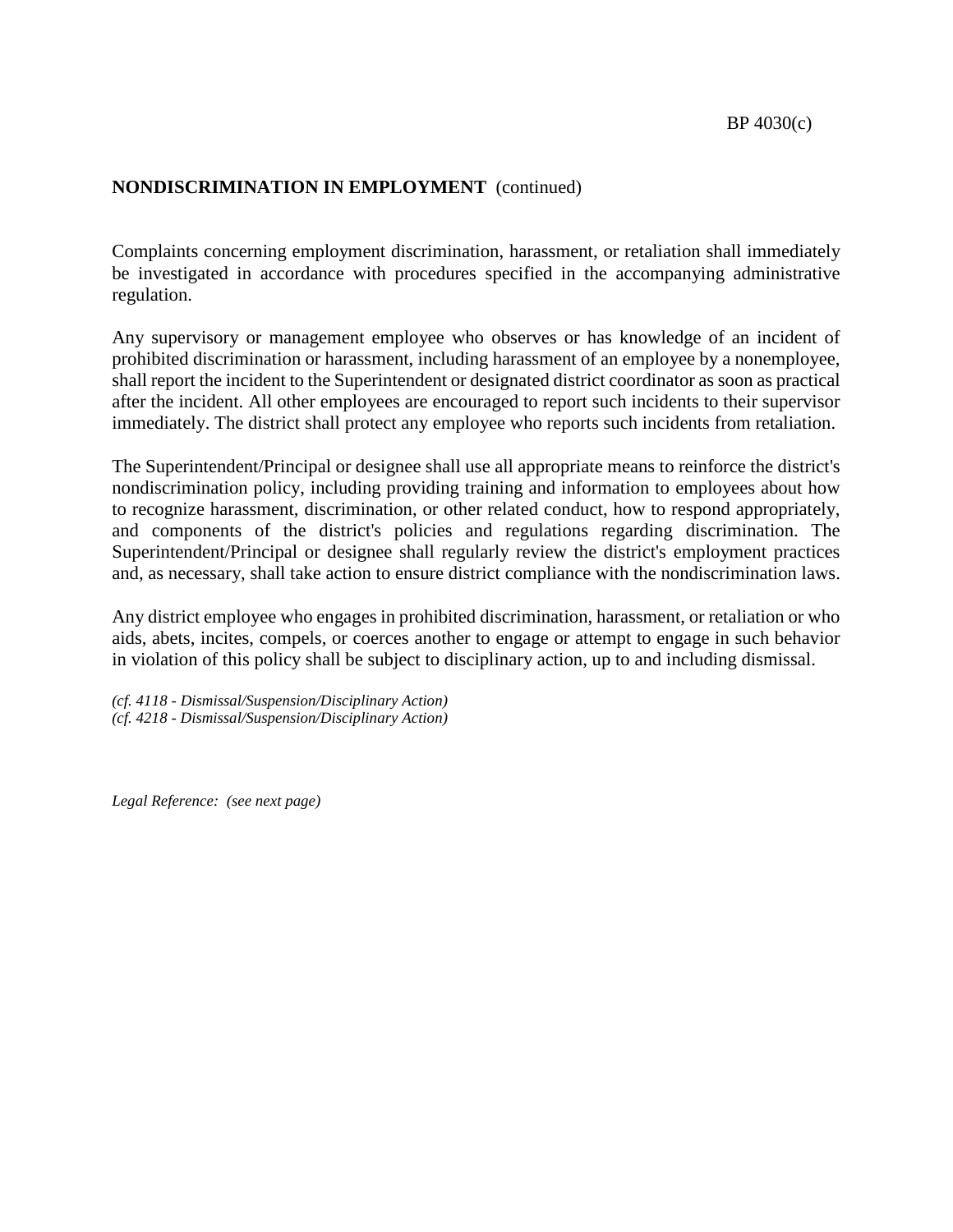*Legal Reference:*

*EDUCATION CODE 200-262.4 Prohibition of discrimination CIVIL CODE 51.7 Freedom from violence or intimidation GOVERNMENT CODE 11135 Unlawful discrimination 11138 Rules and regulations 12900-12996 Fair Employment and Housing Act, especially: 12940-12952 Unlawful employment practices 12960-12976 Unlawful employment practices; complaints PENAL CODE 422.56 Definitions, hate crimes CODE OF REGULATIONS, TITLE 2 11006-11086 Discrimination in employment, especially: 11013 Recordkeeping 11019 Terms, conditions and privileges of employment 11023 Harassment and discrimination prevention and correction 11024 Sexual harassment training and education 11027-11028 National origin and ancestry discrimination CODE OF REGULATIONS, TITLE 5 4900-4965 Nondiscrimination in elementary and secondary education programs UNITED STATES CODE, TITLE 20 1681-1688 Title IX of the Education Amendments of 1972 UNITED STATES CODE, TITLE 29 621-634 Age Discrimination in Employment Act 794 Section 504 of the Rehabilitation Act of 1973 UNITED STATES CODE, TITLE 42 2000d-2000d-7 Title VI, Civil Rights Act of 1964, as amended 2000e-2000e-17 Title VII, Civil Rights Act of 1964, as amended 2000ff-2000ff-11 Genetic Information Nondiscrimination Act of 2008 2000h-2-2000h-6 Title IX of the Civil Rights Act of 1964 6101-6107 Age discrimination in federally assisted programs 12101-12213 Americans with Disabilities Act CODE OF FEDERAL REGULATIONS, TITLE 28 35.101-35.190 Americans with Disabilities Act CODE OF FEDERAL REGULATIONS, TITLE 34 100.6 Compliance information 104.7 Designation of responsible employee for Section 504 CODE OF FEDERAL REGULATIONS, TITLE 34 (continued) 104.8 Notice 106.8 Designation of responsible employee and adoption of grievance procedures 106.9 Dissemination of policy 110.1-110.39 Nondiscrimination on the basis of age COURT DECISIONS Thompson v. North American Stainless LP, (2011) 131 S.Ct. 863 Shephard v. Loyola Marymount, (2002) 102 Cal.App.4th 837*

*Management Resources: (see next page)*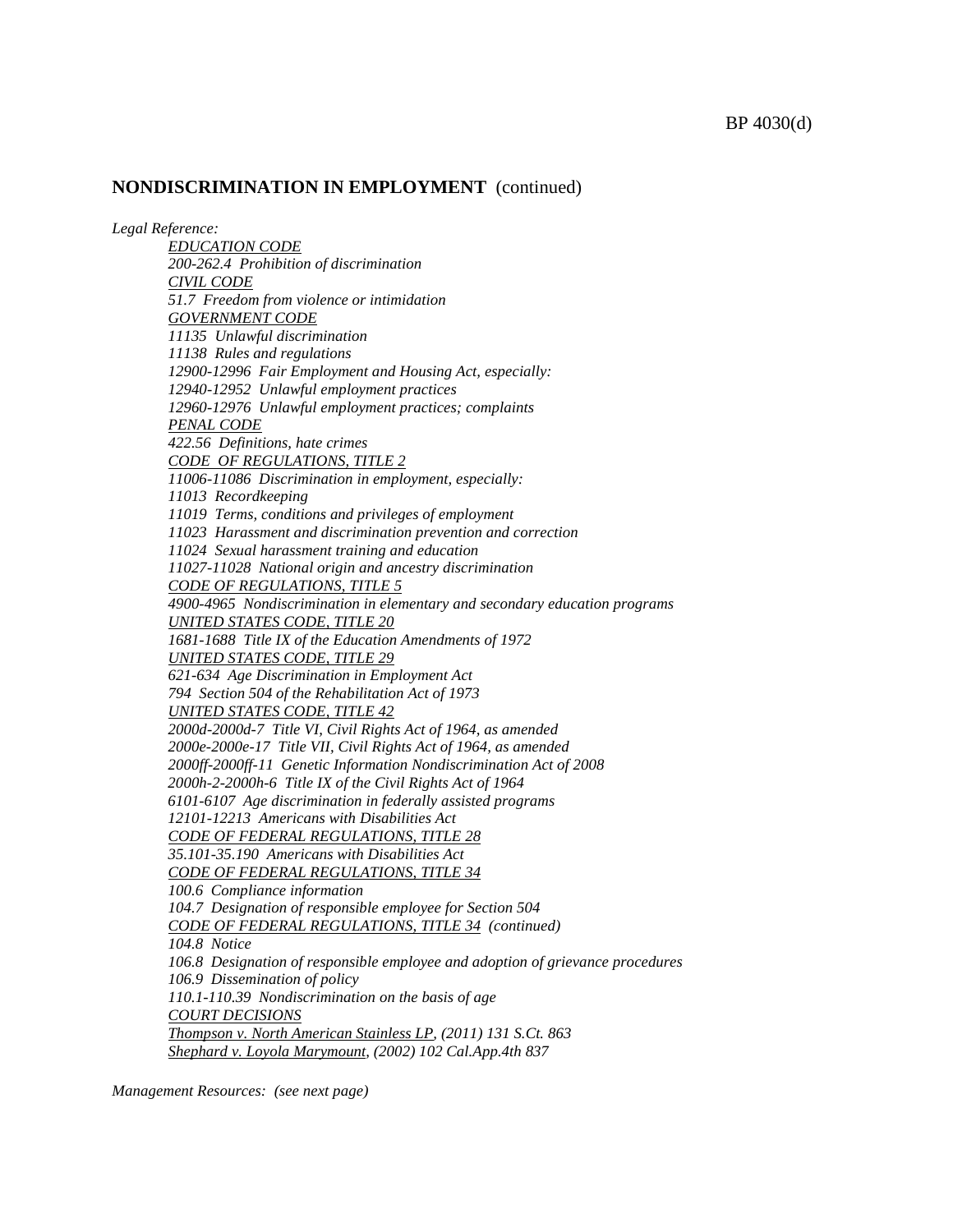#### *Management Resources:*

*CALIFORNIA DEPARTMENT OF FAIR EMPLOYMENT AND HOUSING PUBLICATIONS California Law Prohibits Workplace Discrimination and Harassment Transgender Rights in the Workplace Workplace Harassment Guide for California Employers Your Rights and Obligations as a Pregnant Employee U.S. DEPARTMENT OF EDUCATION, OFFICE FOR CIVIL RIGHTS PUBLICATIONS Notice of Non-Discrimination, August 2010 U.S. EQUAL EMPLOYMENT OPPORTUNITY COMMISSION PUBLICATIONS EEOC Compliance Manual Enforcement Guidance: Vicarious Employer Liability for Unlawful Harassment by Supervisors, June 1999 WEB SITES*

*California Department of Fair Employment and Housing: http://www.dfeh.ca.gov U.S. Department of Education, Office for Civil Rights: http://www.ed.gov/about/offices/list/ocr U.S. Equal Employment Opportunity Commission: http://www.eeoc.gov*

Policy **CUDDEBACK UNION ELEMENTARY SCHOOL DISTRICT** adopted: December 11, 2019 Carlotta, California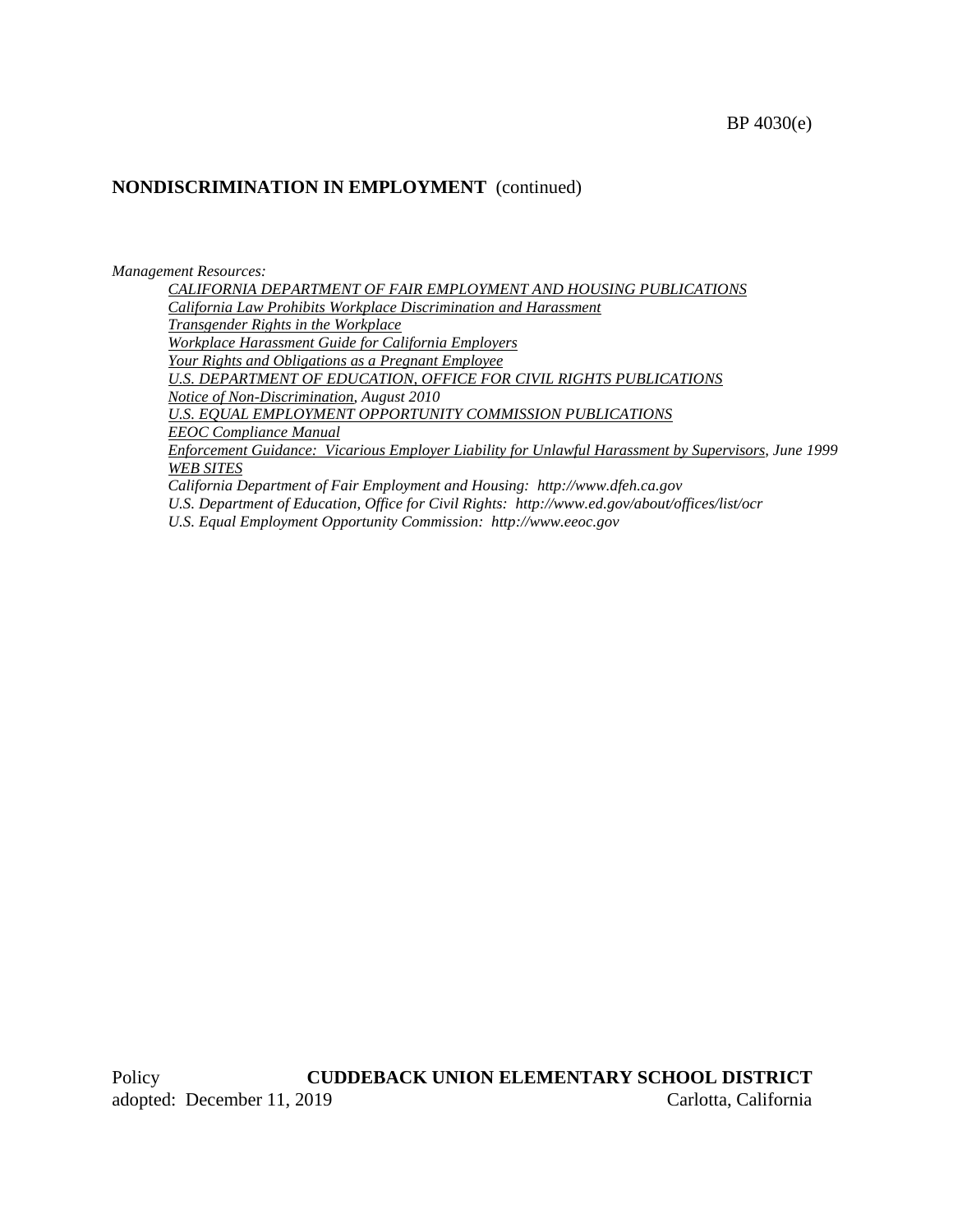## **All Personnel** AR 4030(a)

## **NONDISCRIMINATION IN EMPLOYMENT**

All allegations of discrimination in employment, including those involving an employee, job applicant, intern, volunteer, or person contracted to provide services to the district shall be investigated and resolved in accordance with procedures specified in this administrative regulation.

*(cf. 0410 - Nondiscrimination in District Programs and Activities) (cf. 1240 - Volunteer Assistance) (cf. 3312 - Contracts) (cf. 3600 - Consultants) (cf. 4032 - Reasonable Accommodation)*

The district designates the position identified below as its coordinator for nondiscrimination in employment (coordinator) to coordinate the district's efforts to comply with state and federal nondiscrimination laws and to answer inquiries regarding the district's nondiscrimination policies. The coordinator may be contacted at:

Superintendent/Principal P.O. Box 7 Carlotta, CA 95528 707-768-3372

#### **Measures to Prevent Discrimination**

To prevent unlawful discrimination, harassment, and retaliation in district employment, the Superintendent/Principal or designee shall implement the following measures:

1. Display in a prominent and accessible location at every work site where the district has employees and post electronically on computers in a conspicuous location, the California Department of Fair Employment and Housing (DFEH) posters in regard to workplace discrimination and harassment and the rights of transgender employees (Government Code 12950)

#### *(cf. 4119.11/4219.11/4319.11 - Sexual Harassment)*

- 2. Publicize the district's nondiscrimination policy and regulation, including the complaint procedures and the coordinator's contact information, by: (5 CCR 4960; 34 CFR 100.6, 106.9)
	- a. Including them in each announcement, bulletin, or application form that is used in employee recruitment
	- b. Posting them in the school and in all district offices, including staff lounges and other prominent locations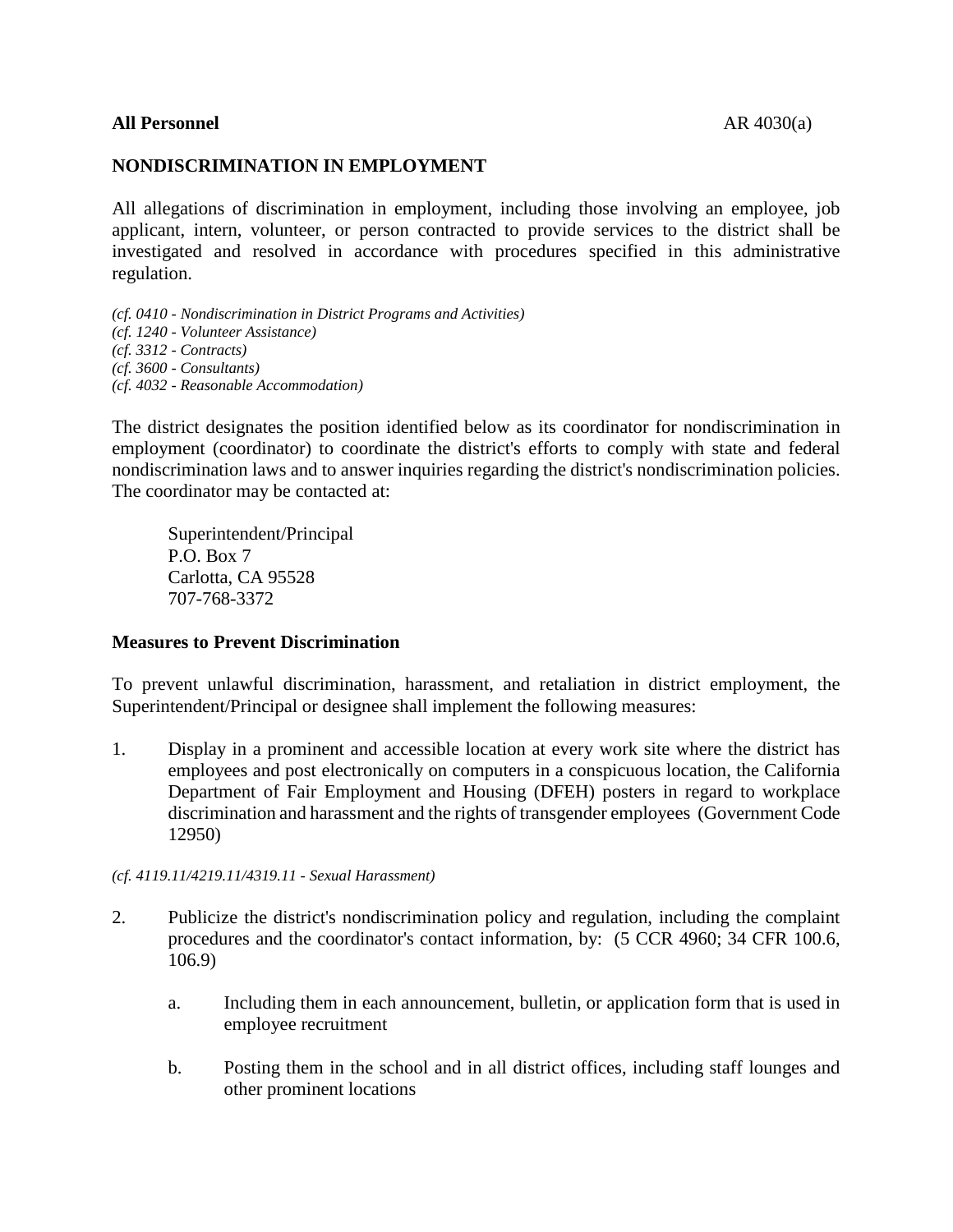- c. Posting them on the district's web site and providing easy access to them through district-supported social media, when available
- *(cf. 1113 - District and School Web Sites)*
- *(cf. 1114 - District-Sponsored Social Media)*

*(cf. 4111/4211/4311 - Recruitment and Selection)*

- 3. Disseminate the district's nondiscrimination policy to all employees by one or more of the following methods: (2 CCR 11023)
	- a. Printing and providing a copy of the policy to all employees, with an acknowledgment form for each employee to sign and return
	- b. Sending the policy via email with an acknowledgment return form
	- c. Posting the policy on the district intranet with a tracking system ensuring all employees have read and acknowledged receipt of the policies
	- d. Discussing the policy with employees upon hire and/or during a new hire orientation session
	- e. Any other way that ensures employees receive and understand the policy

#### *(cf. 4112.9/4212.9/4312.9 - Employee Notifications)*

- 4. Provide to employees a handbook which contains information that clearly describes the district's nondiscrimination policy, procedures for filing a complaint, and resources available to employees who believe they have been the victim of any discriminatory or harassing behavior
- 5. Provide training to employees, volunteers, and interns regarding the district's nondiscrimination policy, including what constitutes unlawful discrimination, harassment, and retaliation and how and to whom a report of an incident should be made

The district may also provide bystander intervention training to employees that includes information and practical guidance on how to recognize potentially problematic behaviors and motivates them to take action when they observe such behaviors. The training and education may include exercises to provide employees with the skills and confidence to intervene as appropriate and to provide them with resources they can call upon that support their intervention. (Government Code 12950.2)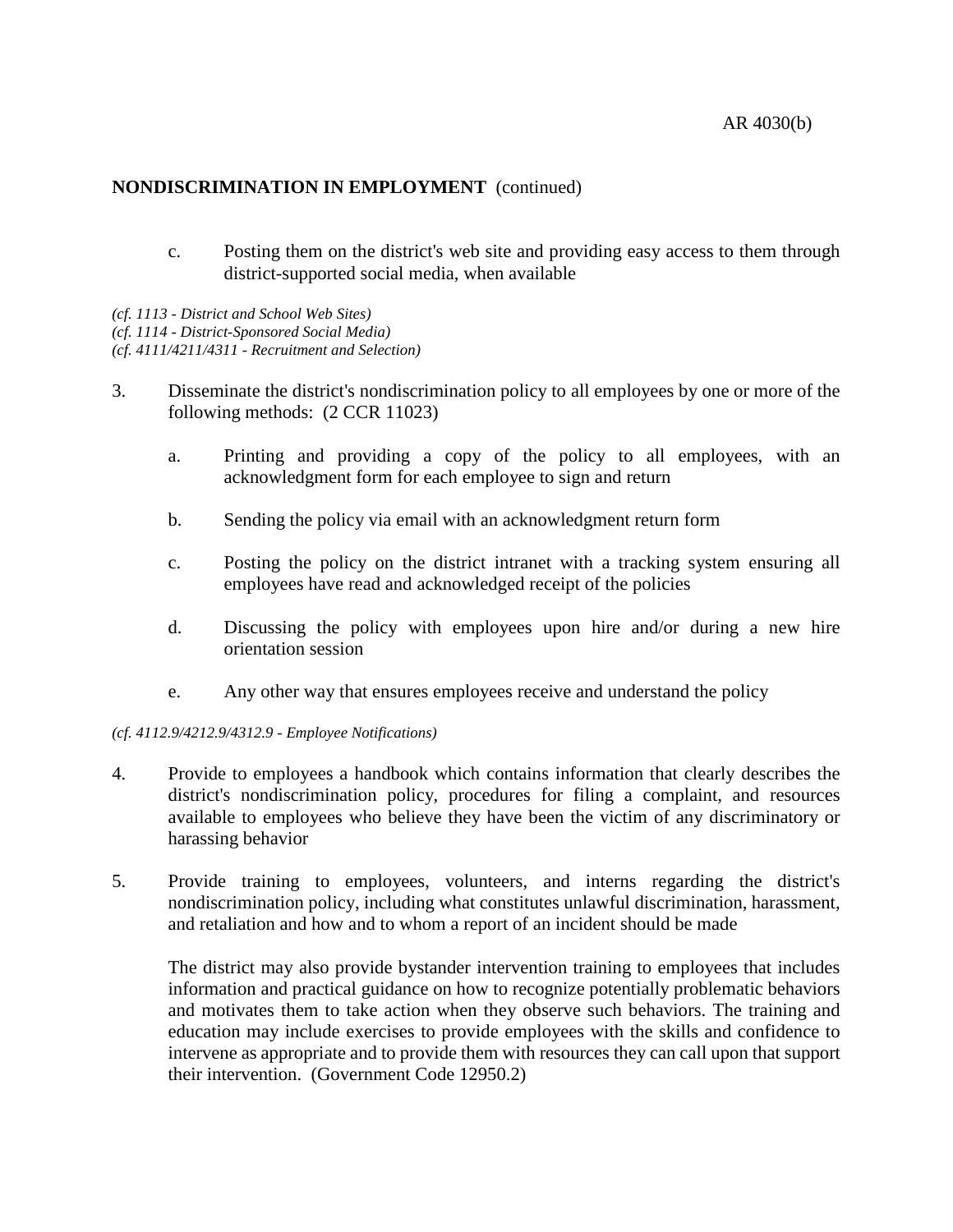*(cf. 4131 - Staff Development) (cf. 4231 - Staff Development) (cf. 4331 - Staff Development)*

- 6. Periodically review the district's recruitment, hiring, and promotion processes and regularly monitor the terms, conditions, and privileges of employment to ensure district compliance with law
- 7. For any district facility where 10 percent of employees have a language other than English as their spoken language, translate the policy into every language spoken by at least 10 percent of the workforce

## **Complaint Procedure**

Any complaint alleging unlawful discrimination or harassment shall be addressed in accordance with the following procedures:

1. **Notice and Receipt of Complaint:** A complainant may inform a direct supervisor, another supervisor, the coordinator, the Superintendent or, if available, a complaint hotline or an ombudsman. The employee's direct supervisor may be bypassed in filing a complaint where the supervisor is the subject of the complaint.

The complainant may file a written complaint in accordance with this procedure or may first attempt to resolve the situation informally with the employee's supervisor.

A supervisor or manager who has received information about an incident of discrimination or harassment, or has observed such an incident, shall report it to the coordinator, whether or not the complainant files a written complaint.

The written complaint should contain the complainant's name, the name of the individual who allegedly committed the act, a description of the incident, the date and location where the incident occurred, any witnesses who may have relevant information, other evidence of the discrimination or harassment, and any other pertinent information which may assist in investigating and resolving the complaint.

2. **Investigation Process:** The coordinator shall initiate an impartial investigation of an allegation of discrimination or harassment within five business days of receiving notice of the alleged discriminatory or harassing behavior, regardless of whether a written complaint has been filed or whether the written complaint is complete.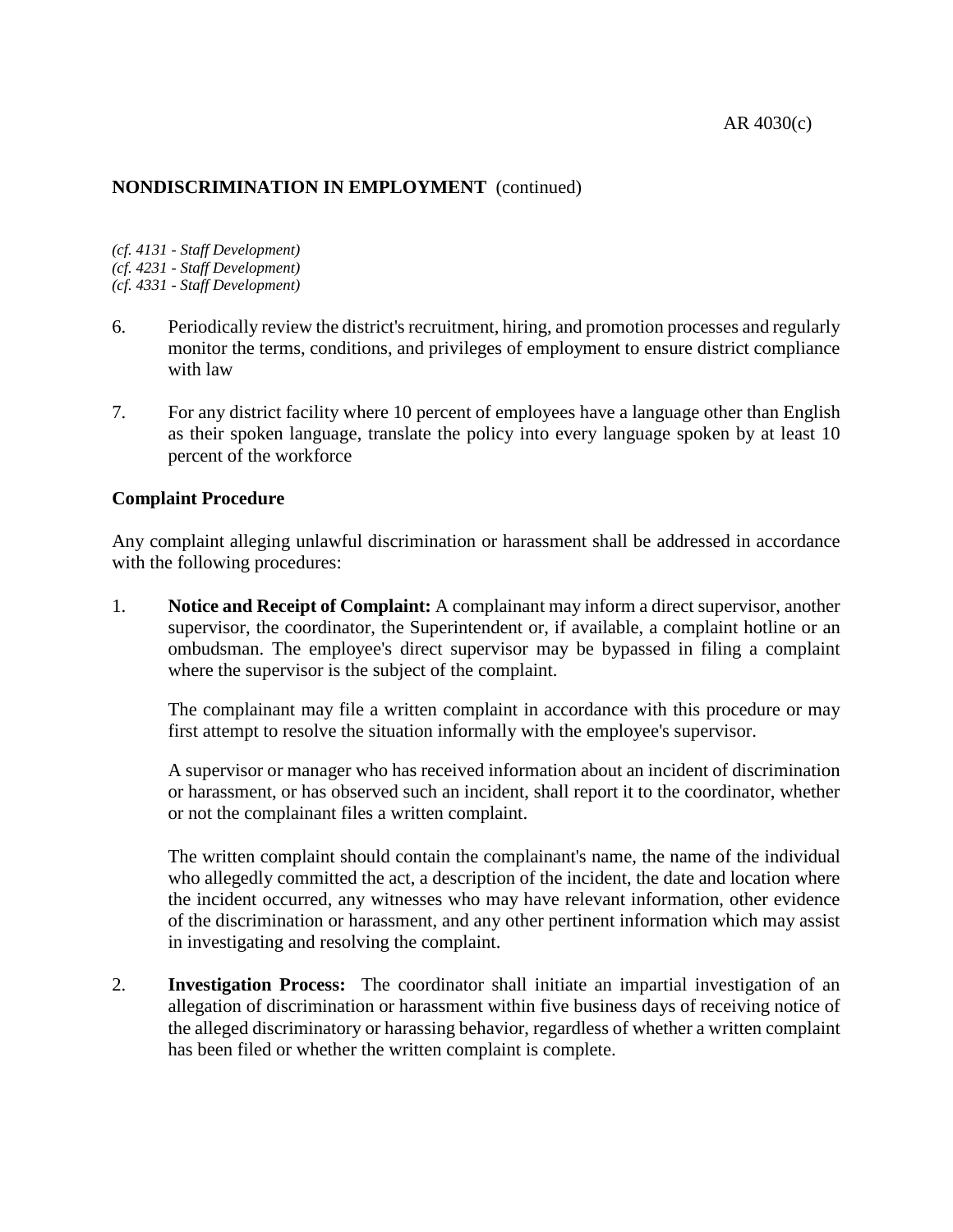The coordinator shall meet with the complainant to describe the district's complaint procedure and discuss the actions being sought by the complainant in response to the allegation. The coordinator shall inform the complainant that the investigation of the

AR 4030(d)

#### **NONDISCRIMINATION IN EMPLOYMENT** (continued)

allegations will be fair, timely, and thorough and will be conducted in a manner that provides all parties due process and reaches reasonable conclusions based on the evidence collected. The coordinator shall also inform the parties that the investigation will be kept confidential to the extent possible, but that some information may be revealed as necessary to conduct an effective investigation.

*(cf. 3580 - District Records) (cf. 4112.6/4212.6/4312.6 - Personnel Files) (cf. 4119.23/4219.23/4319.23 - Unauthorized Release of Confidential/Privileged Information)*

If the coordinator determines that a detailed fact-finding investigation is necessary, the investigation shall begin immediately. As part of this investigation, the coordinator should interview the complainant, the person accused, and other persons who could be expected to have relevant information.

The coordinator shall track and document the progress of the investigation to ensure reasonable progress and shall inform the parties as necessary.

When necessary to carry out the investigation or to protect employee safety, the coordinator may discuss the complaint with the Superintendent/Principal or designee, district legal counsel, or the district's risk manager.

The coordinator shall also determine whether interim measures, such as scheduling changes, transfers, or leaves, need to be taken before the investigation is completed to ensure that further incidents are prevented. The coordinator shall ensure that such interim measures do not constitute retaliation.

3. **Written Report on Findings and Remedial/Corrective Action:** No more than 20 business days after receiving the complaint, the coordinator shall conclude the investigation and prepare a written report of the findings. This timeline may be extended for good cause. If an extension is needed, the coordinator shall notify the parties and explain the reasons for the extension.

The report shall include the decision and the reasons for the decision and shall summarize the steps taken during the investigation. If a determination has been made that discrimination or harassment occurred, the report shall also include any corrective action(s) that have been or will be taken to address the behavior, provide appropriate options for